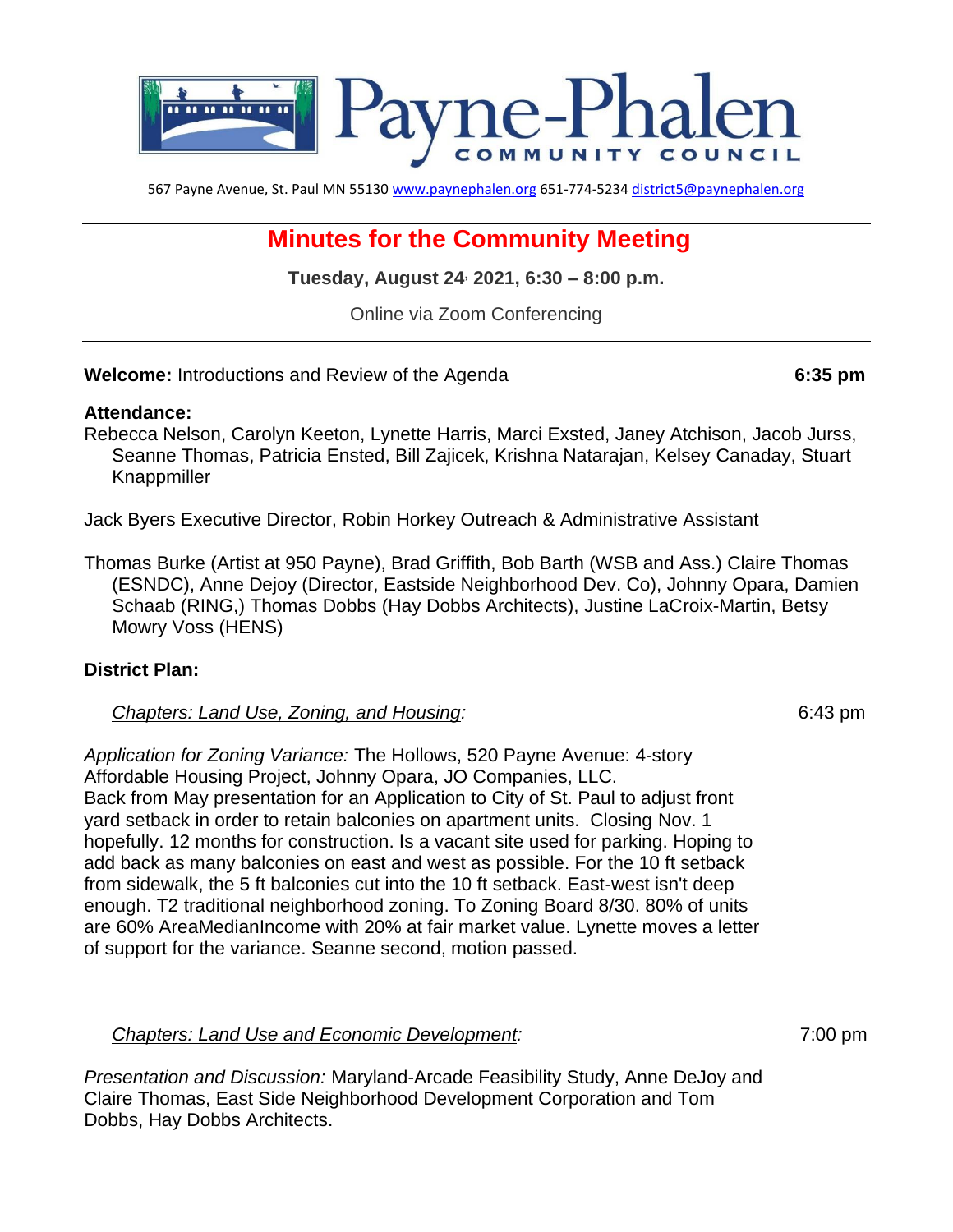2018 Ramsey Cty Revitalization \$25,000 grant for staff and consulting. There is already a small area plan for Arcade St. Community outreach so far has been to businesses. Generic Parcels near this intersection would be approximately 250' x 120" Ex. 1 Urban Cooperative greenhouse garden with aqua culture's waste for hydroponic gardening on second floor, with ground floor retail. Possible food prep and court for food grown on site. Ex. 2 Athletics and training, 5 commercial sports shops on first floor. second floor flex sports, 12 parking spaces on first floor Ex. 3 Coworking/Comaking Space, for hobbyists/professional makers. 23 parking stalls first floor Ex. 4 Micro Apartments, studio or smaller 350 sq. ft vs 750 for typical one bedrooms. First floor 14 parking stalls 7 studios, bike parking/fitness/community space/patio. Ex. 5 Live-Work Housing, 2 stories over retail or 2 houses, then elevators may be needed Ex. 6 Multi-use Community Center could be all of the above. Ex.6 Urban Event Pavilion for mixed use.

The survey link:<https://www.surveymonkey.com/r/C86QZ66>

## *Chapter: Housing:* 7:45 pm

*Keep St. Paul Home:* Information item on the rent stabilization ballot initiative for November citywide elections, Betsy Mowry Voss, Housing Equity Now St. Paul (HENS).

About 50% of residents in St. Paul are renters. The rent stabilization initiative will be on the ballot in November. It allows for no more than a 3% rent increase in a 12-month period. Building owners will be able to request exceptions, including for major capital projects such as replacing all windows or the boilers and air conditioning, and not due to neglect, as well as for a reasonable return on investment. The HENS website<https://www.housingequitystp.org/what>has more details, including the text of the ordinance.

| <b>Chapter: Transportation:</b> | Moved to later in meeting. 7:55pm |  |
|---------------------------------|-----------------------------------|--|
|                                 |                                   |  |

 *Update:* EV Spot Network, Evie by HourCar, Jack Byers, Executive Director There are currently 40 Evie vehicles on the streets. There is planned to be 150 total across Saint Paul. *During Harvest Parade will be us (Board) driving 10-15 electric cars, then recruiting board members.*

## **Business items:** 8**:**00 pm

PPCC Monthly Financial Report and Status (Janey Atchison, Treasurer) Waiting on July reimbursement. Evie will help our budget.

Approval of minutes from recent meetings: (Stuart Knappmiller, Secretary) Seanne moved, Marci seconded, motion passed.

Nomination and appointment of Justine LaCroix-Martin to the Board of

Directors by the Executive Committee Moved by Janey, seconded by Patricia, motion passed.

## **Announcements, updates, and upcoming business:**  $\qquad \qquad 8:00 \text{ pm}$